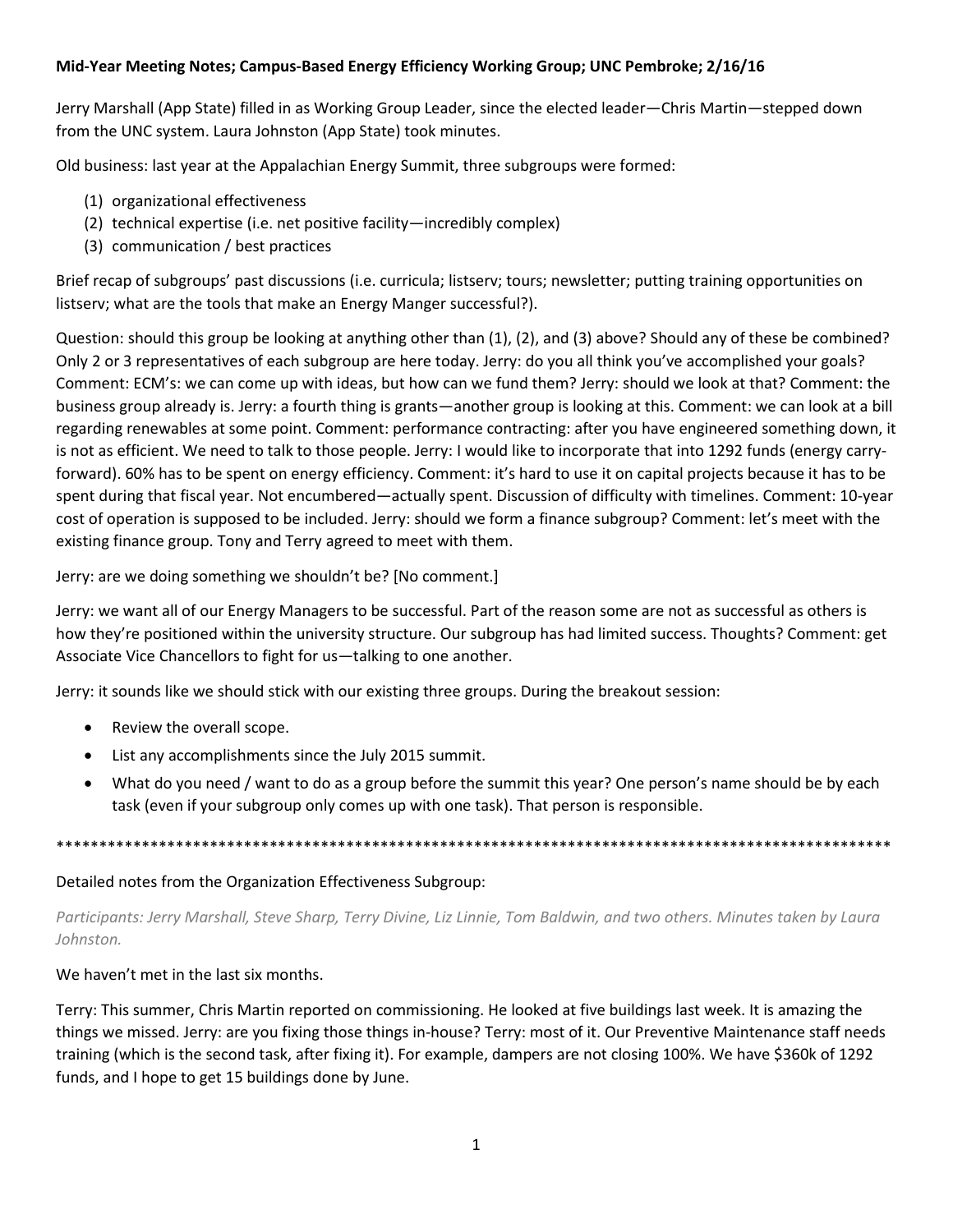# *CONTINUED: Mid-Year Meeting Notes; Campus-Based Energy Efficiency Working Group; UNC Pembroke; 2/16/16*

Terry: manpower is a problem. Slots are being held for people on disability, but they don't come back. We need to get on the same page with Human Resources and make sure they don't hold a slot so long that the position gets taken away. We also need to look for long-standing vacant spots in other areas (i.e. Carpentry) and ask the Vice Chancellor to move it. As far as the state is concerned, the money has to be there for the positon to be there. Discussion of RIF's: ten housekeepers are cleaning 50 buildings. Comment: we get new buildings without new positions. Comment: we need to work with Human Resources and Vice Chancellors or Associate Vice Chancellors on this issue. Question: what about creating a new position under the Energy Manager? Terry: that's what I'm trying to do. The HVAC Supervisor currently fills this role. Jerry: we're trying to swallow a whole elephant. Should we start focusing on one thing per summit that makes an Energy Manager more effective?

Back to prior topic: fixing existing buildings is more doable than building new ones. Comment: commissioning is important. Retro-commissioning: this takes a long time, and then you have to find money for fixes identified as needed. Discussion of controls retrofit. Difficulty with not knowing how to work on something / companies no longer supporting products. Question: when Chris Martin does commissioning, is controls sequencing checked? Answer: yes. Jerry: keep us informed of savings, please. Steve Sharp: we need to come up with a presentation for Vice Chancellors. Jerry: we need to start by giving them a paper about what makes an Energy Manager successful. Terry: should we look back at past summits to see if this has been done? Jerry: I think we keep discussing it but haven't done it yet.

Terry: looking at things that need to be done by the 2016 Appalachian Energy Summit—

• Retro-commissioning: Steve takes responsibility. Jerry's question to Terry: do you have a budget? Terry: 1292 funds. Jerry: the number one thing an Energy Manager needs in order to be successful is a budget. Discussion of funding timeline (authority, etc.). Discussion of keeping running list of ideas for how to spend 1292 funds.

To recap, the three key things to make an Energy Manager successful are:

- (1) Labor. Terry takes responsibility, with Liz's help.
- (2) Budget. Jerry takes responsibility, with Steve's help. This goes beyond 1292 since the timeline is so tight for energy carry-forward and since it is legislatively-driven and can be rescinded at any time. Regarding 1292 funds:
	- a) Energy Managers should have spending authority (not just suggestive authority).
	- b) 100% of 1292 should get spent on energy efficiency, not just 60%. We need to help the Vice Chancellors realize that spending 100% on energy efficiency is better in the long-run since it snowballs. Maybe we should ask for 80% at first and then 100% next year.
	- c) Bottom line: an Energy Manger needs a budget, regardless of where it comes from.
- (3) Retro-commissioning. Steve takes responsibility, with Terry's help.

### The group will use the listserv.

Jerry will compile everything from the three subgroups by the July 2016 Appalachian Energy Summit.

\*\*\*\*\*\*\*\*\*\*\*\*\*\*\*\*\*\*\*\*\*\*\*\*\*\*\*\*\*\*\*\*\*\*\*\*\*\*\*\*\*\*\*\*\*\*\*\*\*\*\*\*\*\*\*\*\*\*\*\*\*\*\*\*\*\*\*\*\*\*\*\*\*\*\*\*\*\*\*\*\*\*\*\*\*\*\*\*\*\*\*\*\*\*\*\*\*\*

### **Summary from Other Subgroups' Breakout Sessions:**

Communication and Maximizing Existing Expertise Subgroup; summary provided by Patrick Richardson (App State).

- This subgroup is happy with their current goals.
- They extended the context for the listserv, reaching beyond North Carolina.